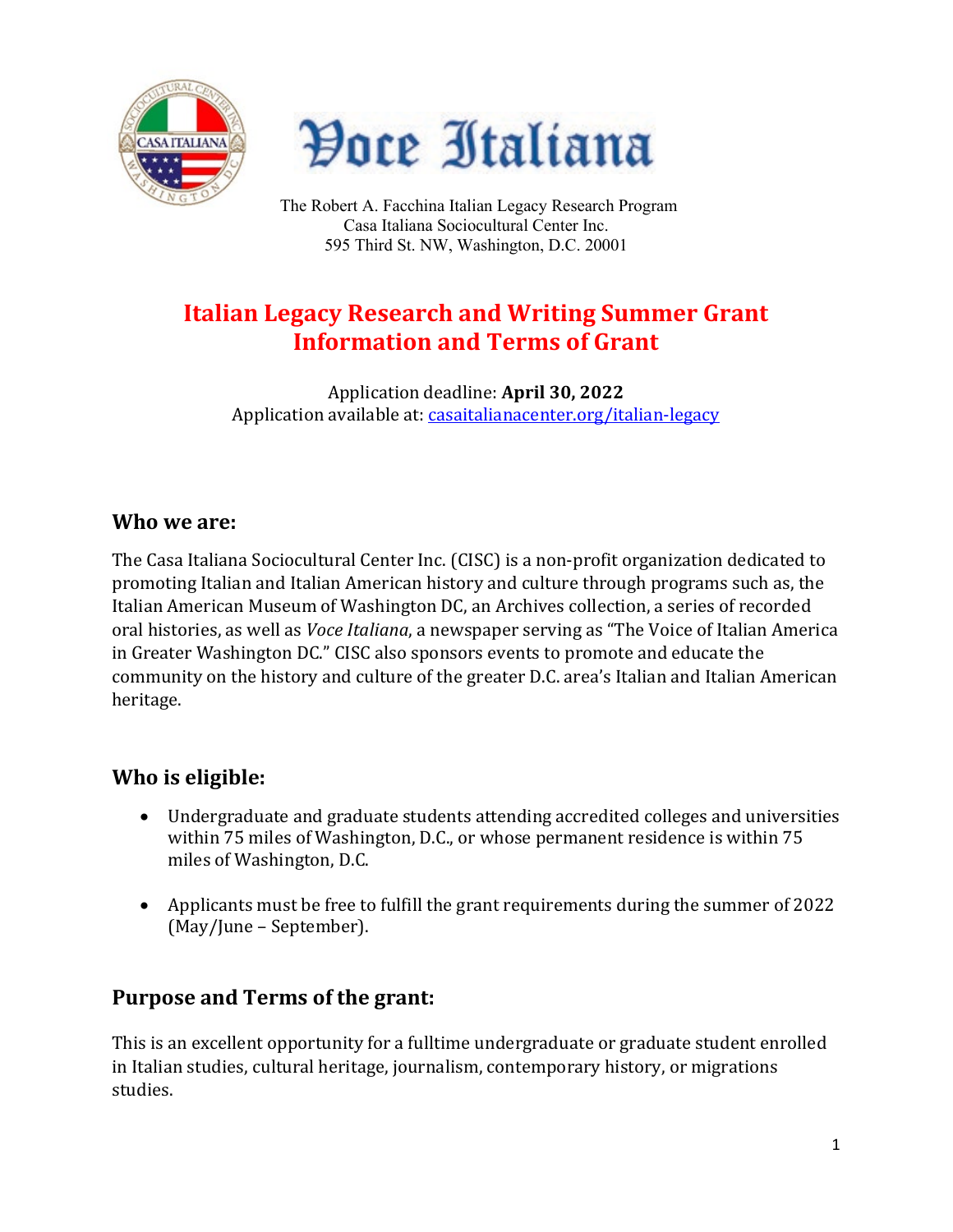The purpose of the grant is to fund the research and writing of papers/articles on topics related to Italian and Italian American personalities, historical and current, and topics related to the presence and contributions of Italians in the Washington, D.C. area. The papers/articles will be entered into our Archives, and, where appropriate published in Voce Italiana, the community newspaper.

- The student will be expected to produce approximately 10 to 12 research papers/ articles (varying in length from 500 words to 1,500 words) during the course of the grant period.
- The grant period is 12 to 15 weeks from May/June September, 2022. The student will coordinate time schedules and deadlines with the CISC staff at the outset of the program.
- The student will research and write approximately 10 to 12 research papers/articles (varying in length from 500 words to 1,500 words), during the course of the grant period. If the paper is accepted for publication in Voce Italiana, the community newspaper, the student will receive a byline. All papers/articles will be placed in the Archives.
- The student and CISC staff will jointly identify a list of research/article topics. CISC will provide guidance on the approach, potential sources, etc. The student will conduct independent research, arrange for and conduct interviews, where necessary, and write the papers/articles on the identified list of topics.
- CISC will retain all rights to the student's written papers and articles.
- The student will work mostly independently off-site, except for the occasional meeting at the CISC office (595 Third St., NW, Washington, D.C. 20001). The student will work on his/her own computer.
- The grant amount is \$5,000, dispersed as follows: \$1,000 upon completion of research for the first paper/article; \$3,000 over the course of the other papers/articles; and \$1,000 upon the satisfactory completion of the project.
- This is a direct grant to the student. CISC will issue an IRS Form 1099. Any tax implications are the recipient's responsibility.
- Student is encouraged to attend programs and functions offered by CISC or other affiliated Italian American groups.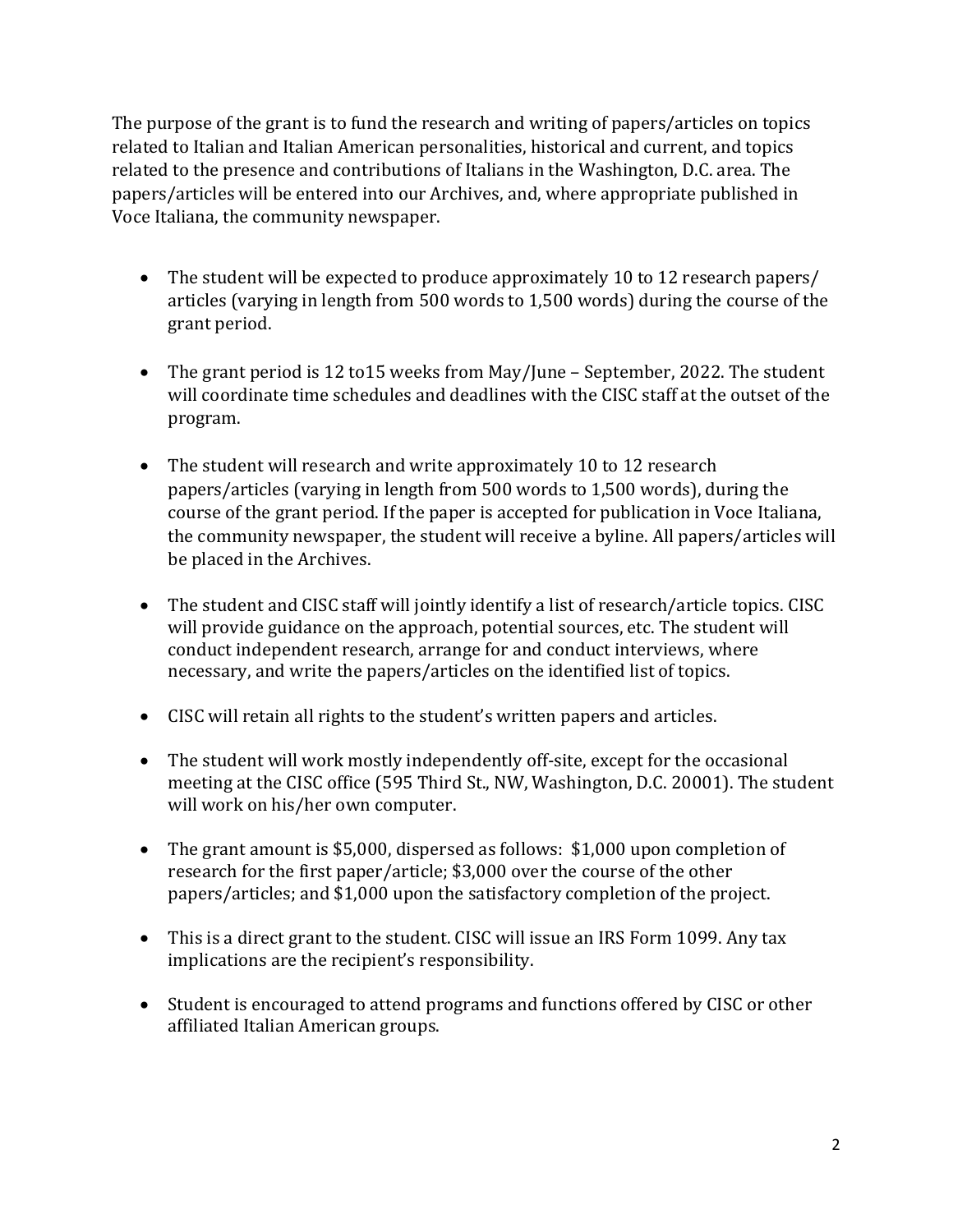#### **Desired Skills:**

- Excellent research and writing skills
- Self-motivated; ability to work independently and on deadline
- Excellent computer skills; knowledge of Adobe InDesign is a plus
- Italian heritage, Italian language skills, and/or familiarity with the Italian American community in D.C. is preferred but not required.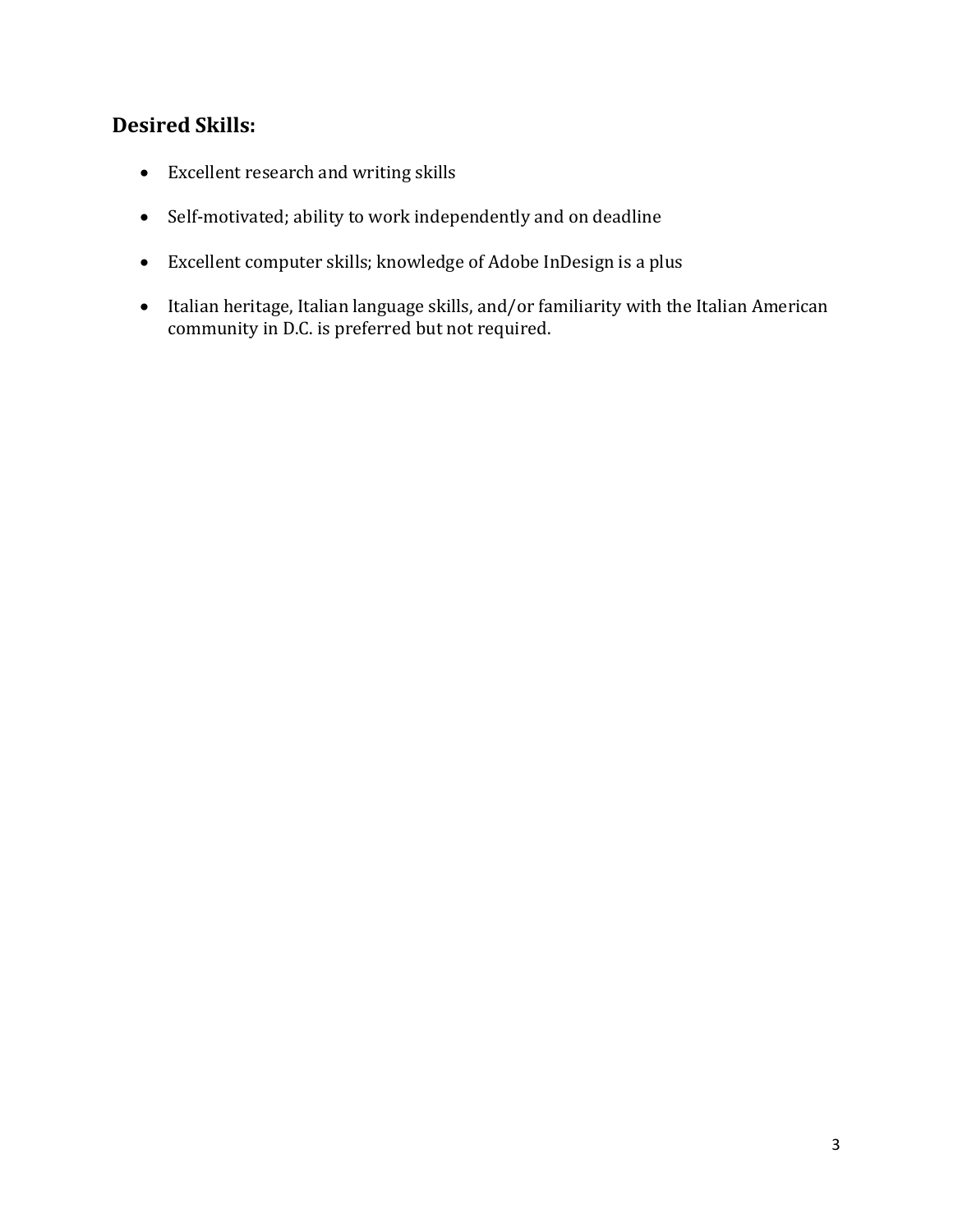

# **Legacy Research and Writing Summer Grant Application due: April 30, 2022**

## **General Information:**

| School attending/anticipated graduation date: __________________________________                |
|-------------------------------------------------------------------------------------------------|
|                                                                                                 |
|                                                                                                 |
|                                                                                                 |
| What are your main extracurricular interests?                                                   |
| ,我们也不能在这里的时候,我们也不能在这里的时候,我们也不能在这里的时候,我们也不能会在这里的时候,我们也不能会在这里的时候,我们也不能会在这里的时候,我们也不能               |
| NOTE: This is a summer project from May/June to September 2022, an estimated 12<br>to 15 weeks. |
|                                                                                                 |
| What is the earliest date you could start this research/writing project?                        |
| How many hours per week can you work on this project?                                           |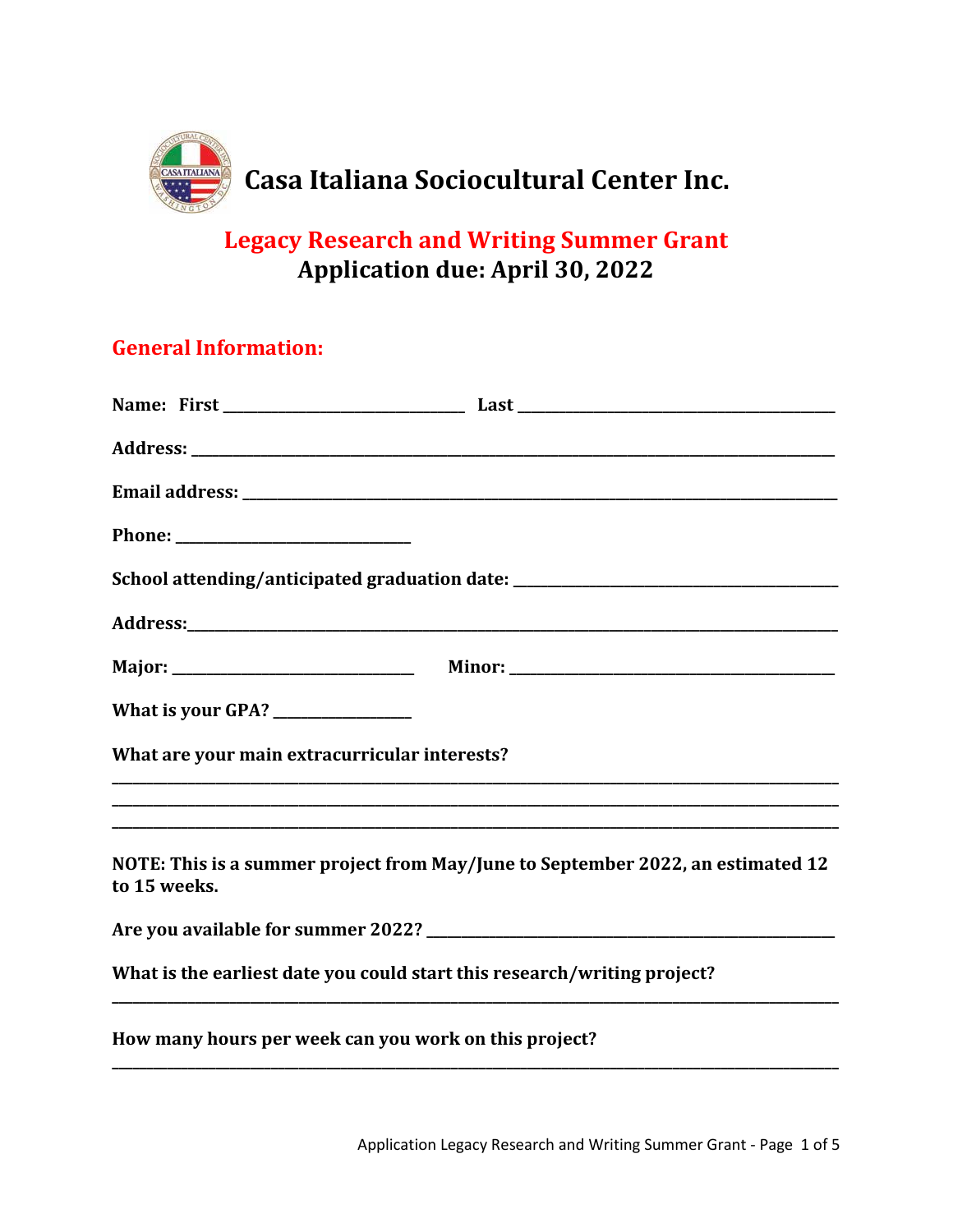#### Essay Questions:

1. What is your interest in pursuing the research and writing grant with the Casa Italiana Sociocultural Center, its Archives and the Voce Italiana newspaper? Do you have a demonstrable interest in the Italian language, culture or history? (300 words maximum)

2. What would you expect to gain from this grant experience? What do you hope to contribute to the CISC Archives and Voce Italiana newspaper? (200 words max)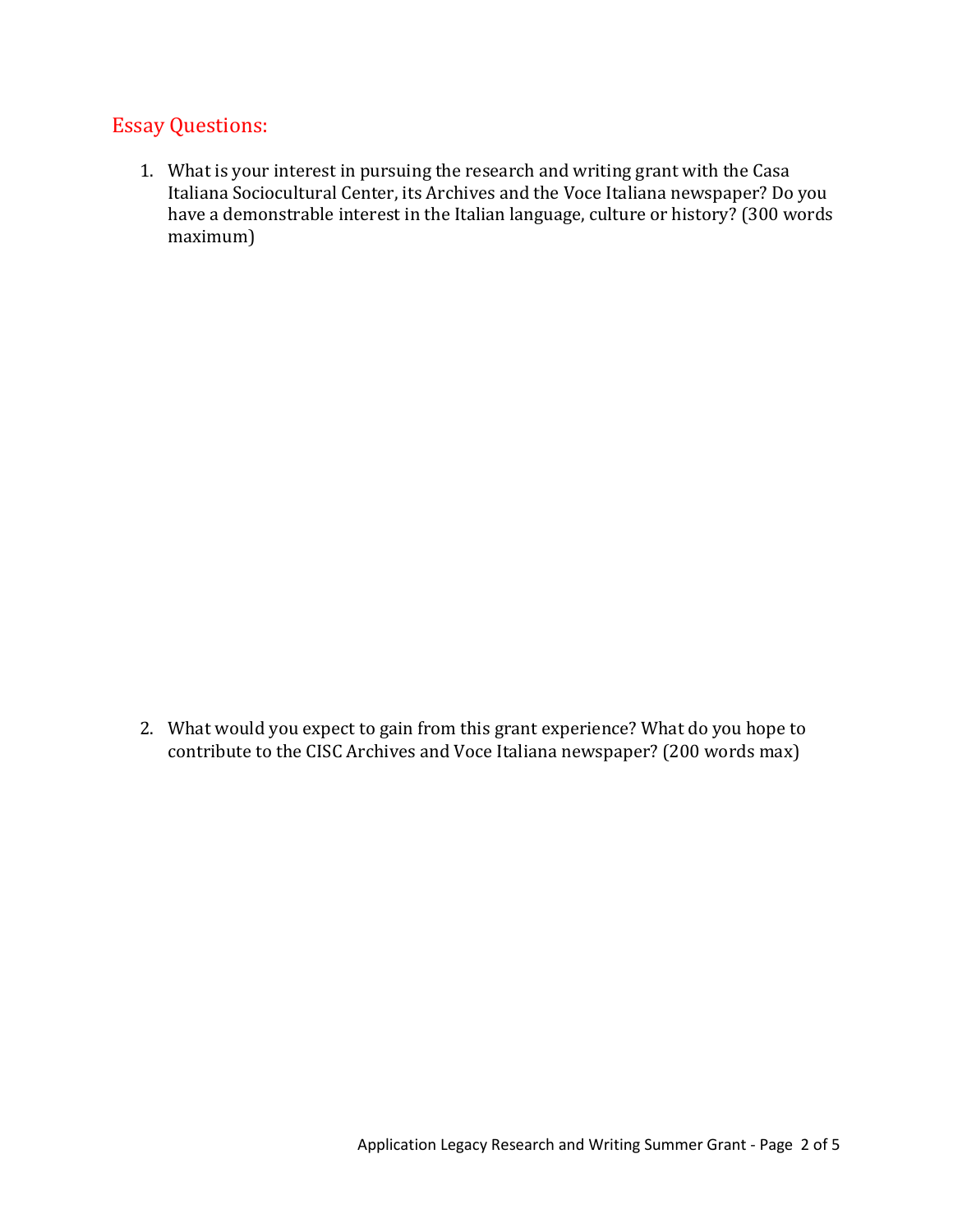3. Write a 100-word biographical sketch that we could use, with your permission, to profile you in our newspaper and on our social media. (100-word max)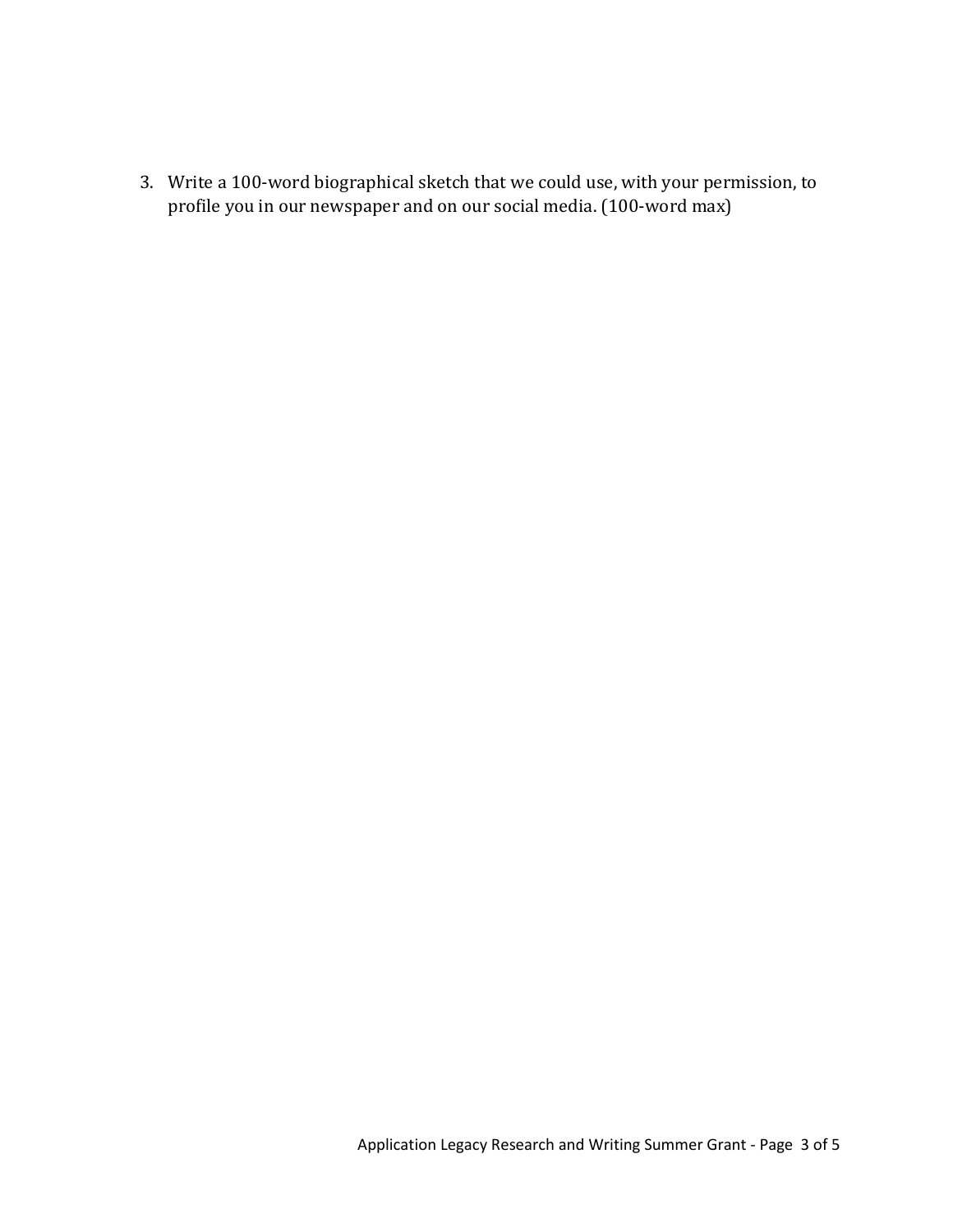## **Assurances for the Legacy Research and Writing Grant, 2022**

I have read the application and have completed the application as my own work.

I attest that all the information is correct and true.

I understand and agree to the terms of the stipend and work conditions.

I understand this is a direct grant to me for summer 2022. Work is to be accomplished no later than September 30, 2022.

I will be paid for the work in three installments: \$1,000 upon completion of research for the first paper/article; \$3,000 over the course of the other articles; and \$1,000 upon the satisfactory completion of the project.

CISC will issue an IRS Form 1099. Any tax implications are my responsibility.

The CISC staff, Voce Italiana editor and I will coordinate work plans, time schedules and deadlines at the outset.

I will use my own computer and work remotely. I will attend occasional meetings at the CISC office (595 Third St. NW, Washington, D.C.).

All written materials produced will be products of CISC-IAMDC-VOCE. If I intend to use information from research/articles done under this grant, I will request CISC's permission to do so in advance.

Signed Date **Date**